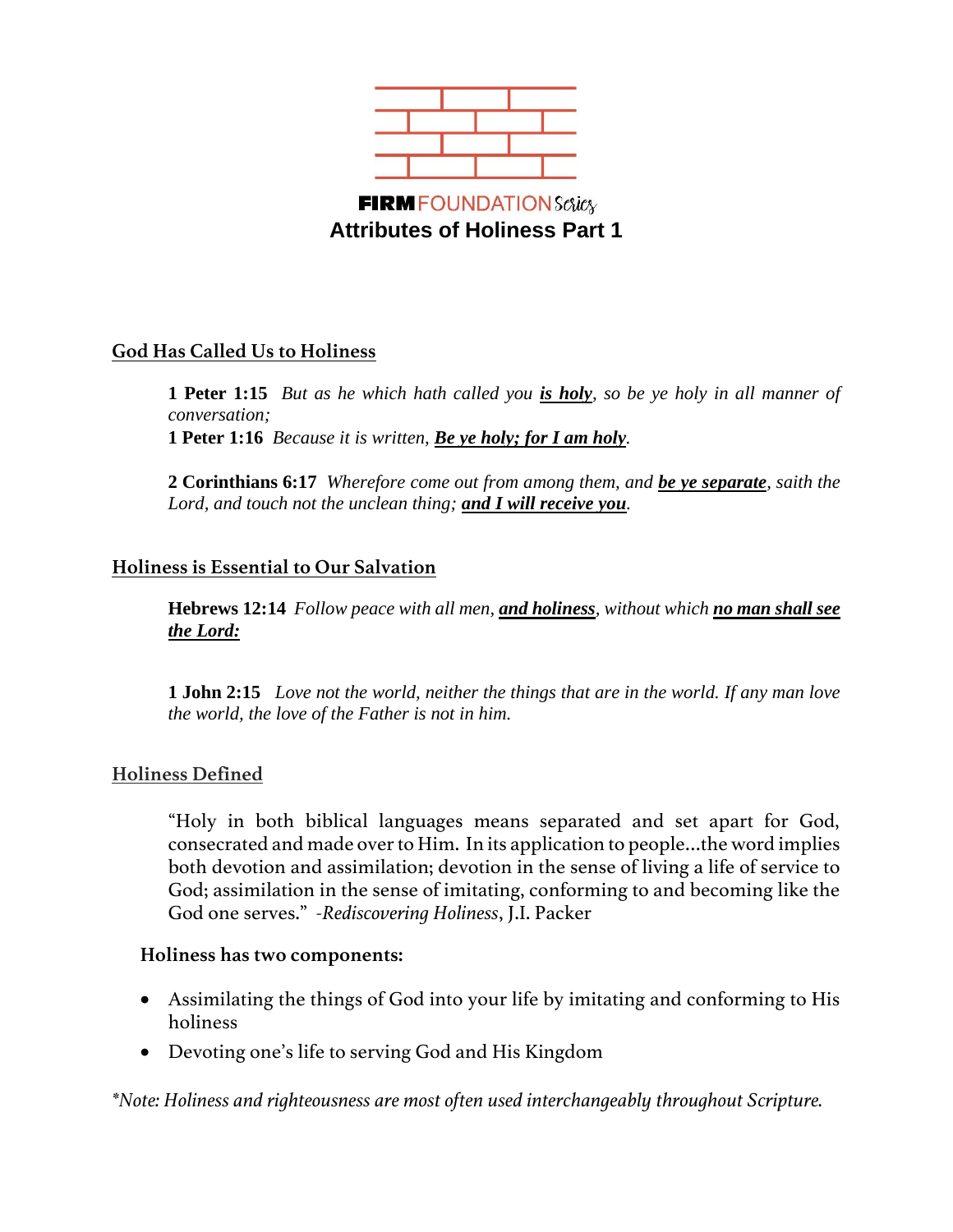## **Holiness is Purposed to Please God**

- Jesus rebuked the supposed "holiness" of the Pharisees because it was done to impress men. He said they would have no heavenly reward for such behavior. (See Matthew 6)
- Jesus Christ purchased us with His blood, therefore we belong to Him not ourselves. He is our Kinsman Redeemer.

**1 Corinthians 6:19** *What? know ye not that your body is the temple of the Holy Ghost which is in you, which ye have of God, and ye are not your own?*  **1 Corinthians 6:20** *For ye are bought with a price: therefore glorify God in your body, and in your spirit, which are God's.*

## **Inward Holiness Will Produce an External Witness**

The New Testament writers often describe the Holy Ghost as a fire that dwells and burns inside of us and just as a strong fire that begins inside a home it will soon be evident to anyone outside the home because it cannot be contained.

**Romans 12:1** *I beseech you therefore, brethren, by the mercies of God, that ye present your bodies a living sacrifice, holy, acceptable unto God, which is your reasonable service.*  **Romans 12:2** *And be not conformed to this world: but be ye transformed by the renewing of your mind, that ye may prove what is that good, and acceptable, and perfect, will of God.*

- Outward holiness, the lifestyle of words, actions and appearance is worthless without inward holiness.
- Outward holiness without inward holiness is not righteousness and often breeds self-righteousness of which Christ abhorred.
- Jesus Christ came not to destroy but to fulfill, to give us a living model of the Old Testament Law (Ten Commandments and more).
- In fact, in Jesus' Sermon on the Mount he expanded the Ten Commandments to cover the sins of the heart that were not exposed by outward conduct.

**Titus 3:5** *Not by works of righteousness which we have done, but according to his mercy he saved us, by the washing of regeneration, and renewing of the Holy Ghost;*

**Titus 3:6** *Which he shed on us abundantly through Jesus Christ our Saviour;*

**Titus 3:7** *That being justified by his grace, we should be made heirs according to the hope of eternal life.*

**Titus 3:8** *This is a faithful saying, and these things I will that thou affirm constantly, that they which have believed in God might be careful to maintain good works. These things are good and profitable unto men.*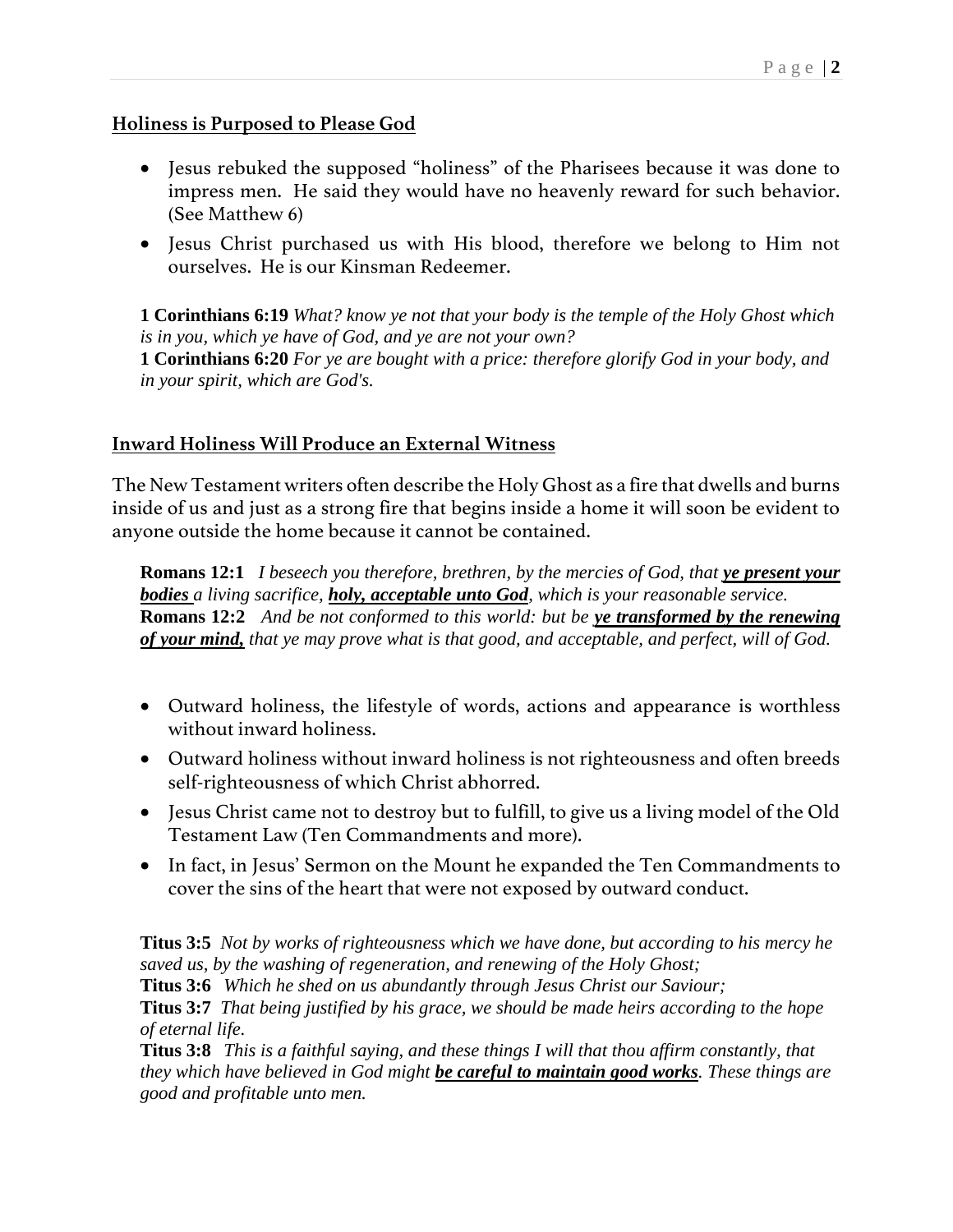# **Works Do Not Bring Salvation - They Are a Product of Salvation**

We could never do enough good works, nor display enough holiness to earn salvation. However once we receive the gift of salvation we naturally produce good works and display inward and outward holiness.

**James 2:18** *Yea, a man may say, Thou hast faith, and I have works: shew me thy faith without thy works, and I will shew thee my faith by my works.*

**Matthew 7:17** *Even so every good tree bringeth forth good fruit; but a corrupt tree bringeth forth evil fruit.* 

**Matthew 7:18** *A good tree cannot bring forth evil fruit, neither can a corrupt tree bring forth good fruit.*

**Titus 2:11** *For the grace of God that bringeth salvation hath appeared to all men,* **Titus 2:12** *Teaching us that, denying ungodliness and worldly lusts, we should live soberly, righteously, and godly, in this present world;*

## **Process of Holy Living**

**2 Corinthians 7:1** *Having therefore these promises, dearly beloved, let us cleanse ourselves from all filthiness of the flesh and spirit, perfecting holiness in the fear of God.*

The use of the word "perfecting" communicates that holy and righteous living is an on going process. The weakness of human flesh does not excuse us from this pursuit of holiness, nor excuse sin (Romans 6:1-2). We must strive to live a life that is Christ-like.

#### **Growing in Righteousness Is Not:**

- A Place of Arrival
- A State of Perfection
- A Place of Retirement

Jesus is recorded twenty times in the Gospels saying, "Follow me."

"A disciple of Jesus Christ is someone who progressively and systematically rearranges his life to the end of being Christ-like." -Dallas Willard

## **Repeating Steps of Righteous Living**

- Putting off Sin
- Putting on Christ (Further study: See Ephesians 4)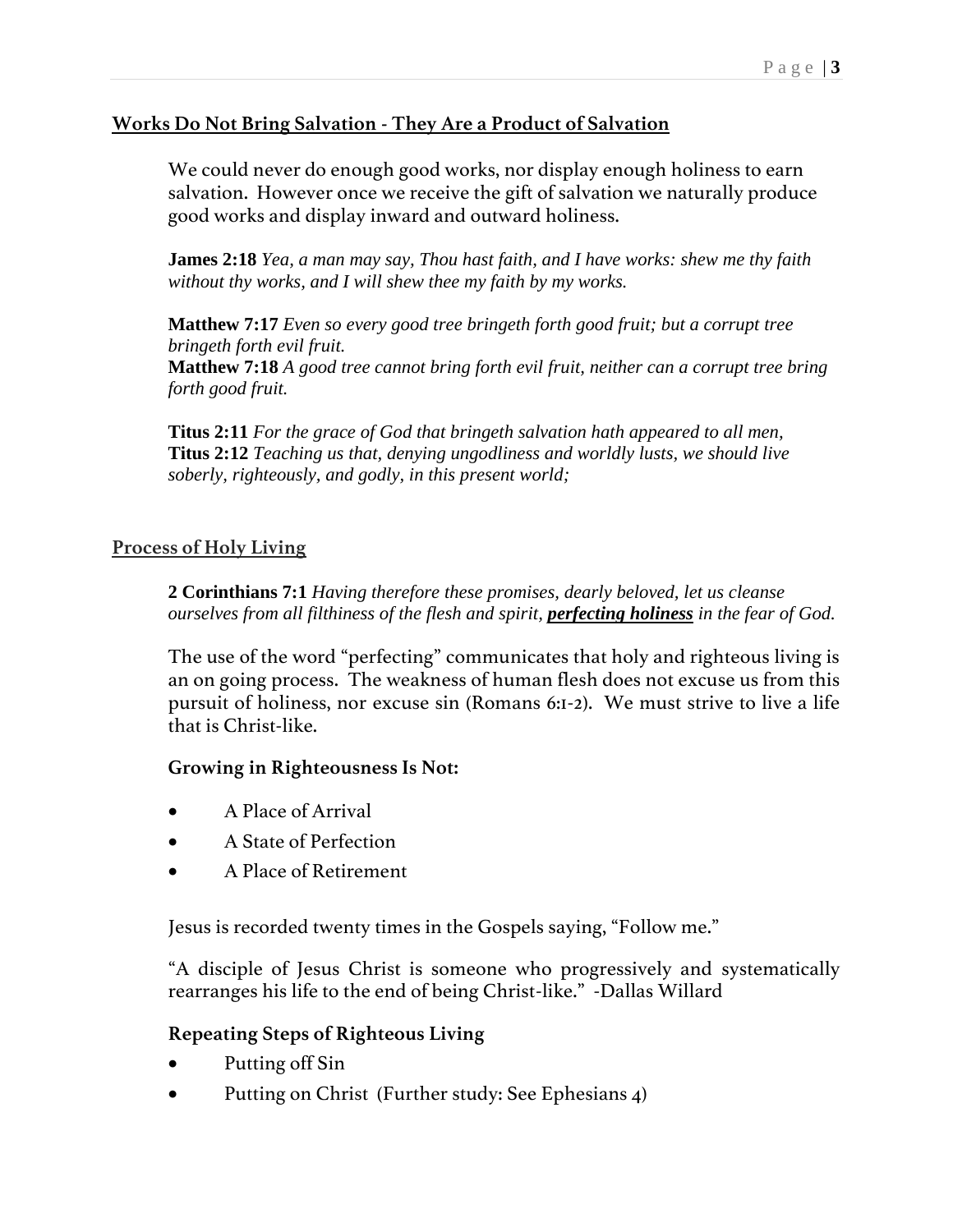## **Holiness Must Be Applied To:**

• **Heart**

**Ephesians 4:31** *Let all bitterness, and wrath, and anger, and clamour, and evil speaking, be put away from you, with all malice:* **Ephesians 4:32** *And be ye kind one to another, tenderhearted, forgiving one another, even as God for Christ's sake hath forgiven you.*

**Psalm 19:14** *Let the words of my mouth, and the meditation of my heart, be acceptable in thy sight, O LORD, my strength, and my redeemer.*

#### • **Thoughts**

**Proverbs 23:7** *For as he thinketh in his heart, so is he:*

**Philippians 4:8** *Finally, brethren, whatsoever things are true, whatsoever things are honest, whatsoever things are just, whatsoever things are pure, whatsoever things are lovely, whatsoever things are of good report; if there be any virtue, and if there be any praise, think on these things.*

• **Eyes** 

**Psalm 101:3** *I will set no wicked thing before mine eyes: I hate the work of them that turn aside; it shall not cleave to me.*

• **Tongue**

**James 1:26** *If any man among you seem to be religious, and bridleth not his tongue, but deceiveth his own heart, this man's religion is vain.*

• **Actions**

**1 Thessalonians 4:4** *That every one of you should know how to possess his vessel in sanctification and honour;*

**1 Thessalonians 4:5** *Not in the lust of concupiscence, even as the Gentiles which know not God:*

**1 Thessalonians 4:6** *That no man go beyond and defraud his brother in any matter: because that the Lord is the avenger of all such, as we also have forewarned you and testified.*

• **Appearance**

**1 Peter 3:3** *Whose adorning let it not be that outward adorning of plaiting the hair, and of wearing of gold, or of putting on of apparel;*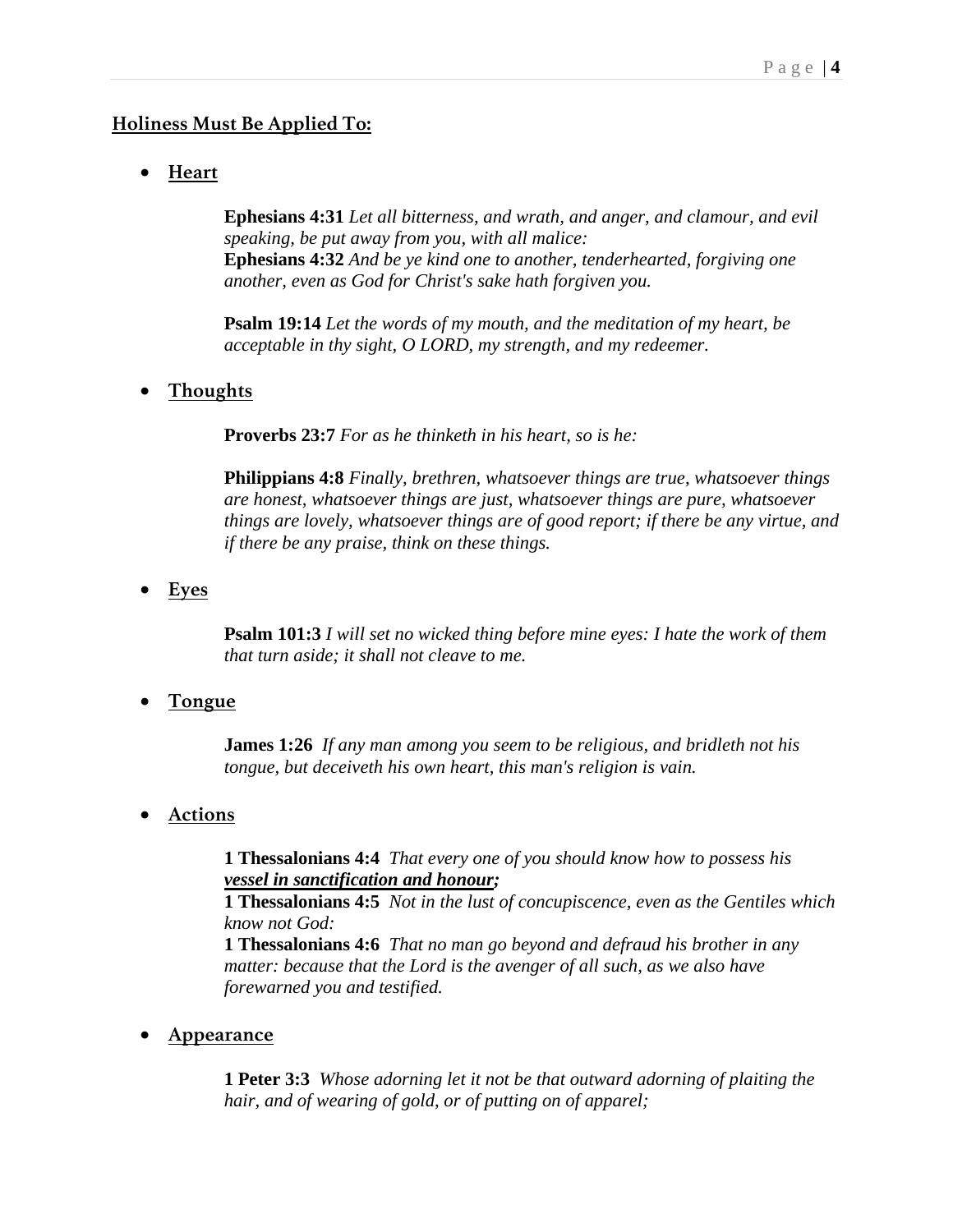## **Levels of Convictions**

1. **Biblical Convictions**: Convictions against things the Bible calls sin. They are not subject to time or culture, they are absolute and require no discussion. They can be seen plainly in Scripture and to go against them would be sin.

**1 Corinthians 6:9** *Know ye not that the unrighteous shall not inherit the kingdom of God? Be not deceived: neither fornicators, nor idolaters, nor adulterers, nor effeminate, nor abusers of themselves with mankind,*

**1 Corinthians 6:10** *Nor thieves, nor covetous, nor drunkards, nor revilers, nor extortioners, shall inherit the kingdom of God.*

**Revelation 21:8** *But the fearful, and unbelieving, and the abominable, and murderers, and whoremongers, and sorcerers, and idolaters, and all liars, shall have their part in the lake which burneth with fire and brimstone.*

#### **10 Commandments (Exodus 20)**

2. **Pastoral/Principle Convictions**: Judgments made by your Pastor and spiritual authority to whom your Pastor is submitted. These judgments are made through prayer and fasting because God has charged our spiritual authority with the duty of watching for our souls. They are not written verbatim in Scripture but they are grounded in Biblical principles and taken indirectly from Scripture. In some instances these convictions are subject to time and culture.

**1 Chronicles 12:32** *And of the children of Issachar, which were men that had understanding of the times, to know what Israel ought to do*

**Hebrews 13:17** *Obey them that have the rule over you, and submit yourselves: for they watch for your souls, as they that must give account, that they may do it with joy, and not with grief: for that is unprofitable for you.*

**1 Samuel 15:22** *And Samuel said, Hath the Lord as great delight in burnt offerings and sacrifices, as in obeying the voice of the Lord? Behold, to obey is better than sacrifice, and to hearken than the fat of rams.*

**1 Corinthians 11:1** *Be ye followers of me, even as I also am of Christ.* **1 Corinthians 11:2** *Now I praise you, brethren, that ye remember me in all things, and keep the ordinances, as I delivered them to you.*

**Hebrews 12:1** *Let us lay aside every weight, and the sin which doth so easily beset us, and let us run with patience the race that is set before us,*

**Exodus 19 (Further study: Read and understand context)**